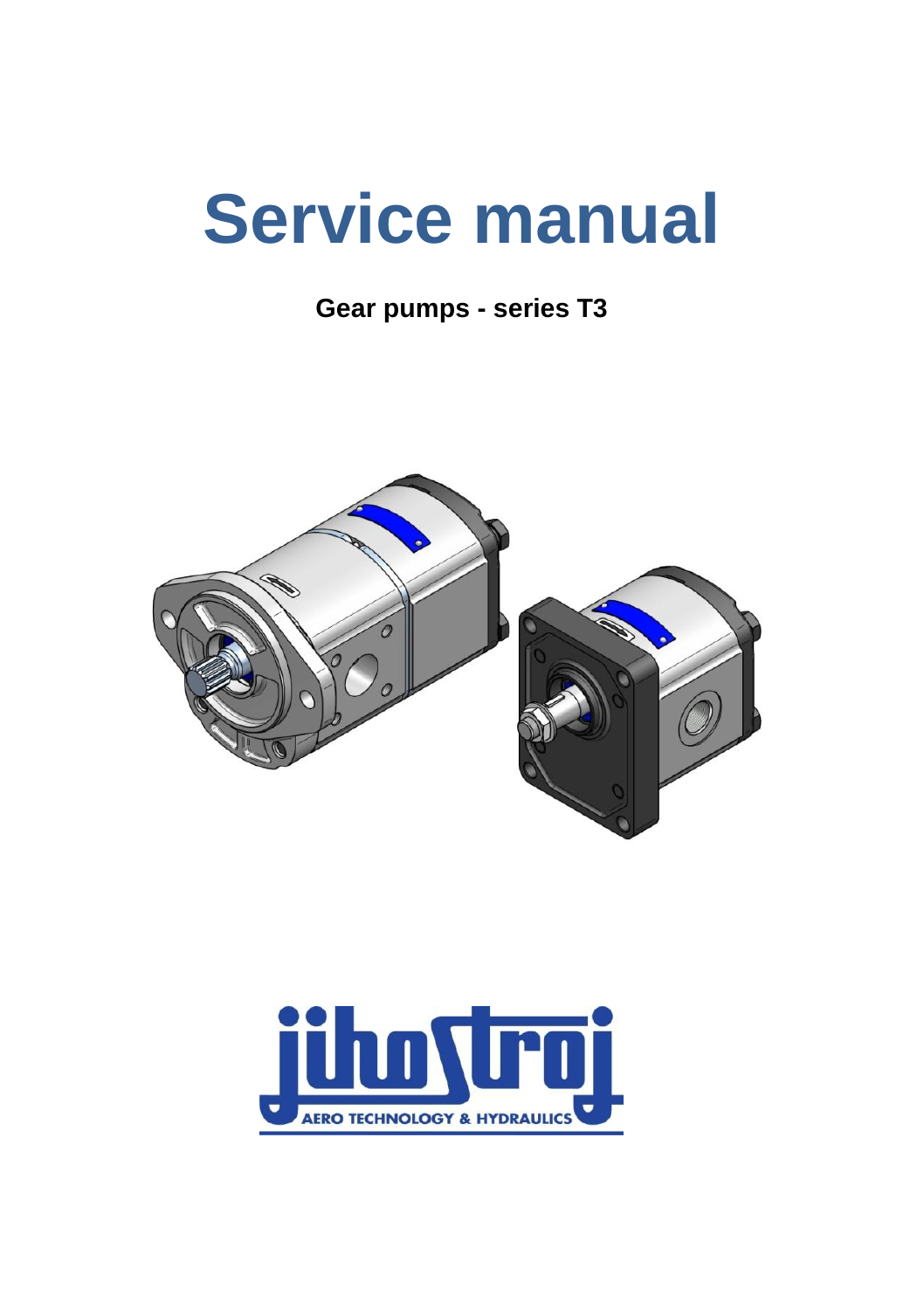

#### **1. Basic description**

Gear pumps serve to transform mechanical energy into pressure energy of a liquid. T3 line pumps with external gearing can be used - due to their simple construction, compact dimensions, and a wide range of types - in hydraulic systems, handling devices and mobile hydraulics. The basic version consists of several parts. The pump body is made of a heavy duty aluminum alloy. The cover and the flange are made of grey iron or aluminum alloy. The flange types used as well as the form of the working liquid inlet and outlet meet all worldwide standards. The gear Wheel with 12 teeth are optimized for low-noise applications. They are made of heavy duty steel. The axle pivots with high quality surface are supported in sliding sleeves, which are continuously lubricated and cooled by a stream of the working liquid. The product range includes also a multiple version with separate inlet ports or one common inlet port.

| <b>Nominal Size Parameters</b>                               |                       | Symb.            | Unit                                    | T3-<br>$\boldsymbol{\Delta}$ | T3-<br>6 | T3-<br>8 | T3-<br>12 | T3-<br>16 | $T3-$<br>20 | T3-<br>25 | $T3-$<br>31 |
|--------------------------------------------------------------|-----------------------|------------------|-----------------------------------------|------------------------------|----------|----------|-----------|-----------|-------------|-----------|-------------|
| Nominal displacement                                         |                       | $V_{q}$          | $\text{[cm}^3$                          | 4,0                          | 6,0      | 8,0      | 12,0      | 16,0      | 20,0        | 25,0      | 31,0        |
|                                                              | nominal               | $n_{n}$          | $\left[\text{min}^{-1}\right]$          | 1500                         |          |          |           |           |             |           |             |
| Rotation speed                                               | minimum               | $n_{\min}$       | $\lceil \text{min}^{-1} \rceil$         | 500                          |          |          |           |           |             |           |             |
|                                                              | maximum               | $n_{\text{max}}$ | $\lceil \text{min}^{-1} \rceil$         | 4000                         |          | 3600     | 3200      |           | 2800        | 2200      |             |
| Pressure<br>at the inlet port                                | minimum               | $p_{1min}$       | [bar]                                   | $-0,3$                       |          |          |           |           |             |           |             |
|                                                              | maximum               | $p_{1max}$       | [bar]                                   | 0,5                          |          |          |           |           |             |           |             |
| Pressure<br>at the outlet port                               | maximum<br>continuous | $p_{2n}$         | [bar]                                   | 280                          |          |          | 260       |           | 240         | 200       | 150         |
|                                                              | maximum               | $p_{2max}$       | [bar]                                   | 290                          |          | 280      |           | 250       | 220         | 170       |             |
|                                                              | peak                  | $p_3$            | [bar]                                   | 310                          |          | 300      |           | 270       | 240         | 190       |             |
| Nominal flow rate (min.) at n <sub>o</sub> and<br>$p_{2n}$   |                       | $Q_{n}$          | $\text{Idm}^3 \text{.} \text{min}^{-1}$ | 5,40                         | 8,10     | 11,04    | 16,56     | 22,56     | 28,20       | 35,25     | 43,71       |
| Maximum flow rate at n <sub>max</sub> and<br>$p_{2max}$      |                       | $Q_{\text{max}}$ | $\text{Idm}^3 \text{.} \text{min}^{-1}$ | 15,68                        | 23,52    | 28,22    | 42,34     | 50,18     | 62,72       | 68,60     | 66,84       |
| Nominal input power (max.) at n <sub>n</sub><br>and $p_{2n}$ |                       | $P_n$            | [kW]                                    | 3,33                         | 5,00     | 6,52     | 9,06      | 11,82     | 11,82       | 13,30     | 13,74       |
| Max. input power at $n_{max}$ and $p_{2max}$                 |                       | $P_{\text{max}}$ | [kW]                                    | 8,77                         | 13,15    | 15,78    | 22,04     | 26,12     | 29,02       | 26,46     | 21,91       |
| Weight                                                       |                       | m                | [kg]                                    | 2,6                          | 2,65     | 2,75     | 2,95      | 3,10      | 3,35        | 3,50      | 3,80        |
|                                                              |                       |                  |                                         |                              |          |          |           |           |             |           |             |

# **2. Table of parameters**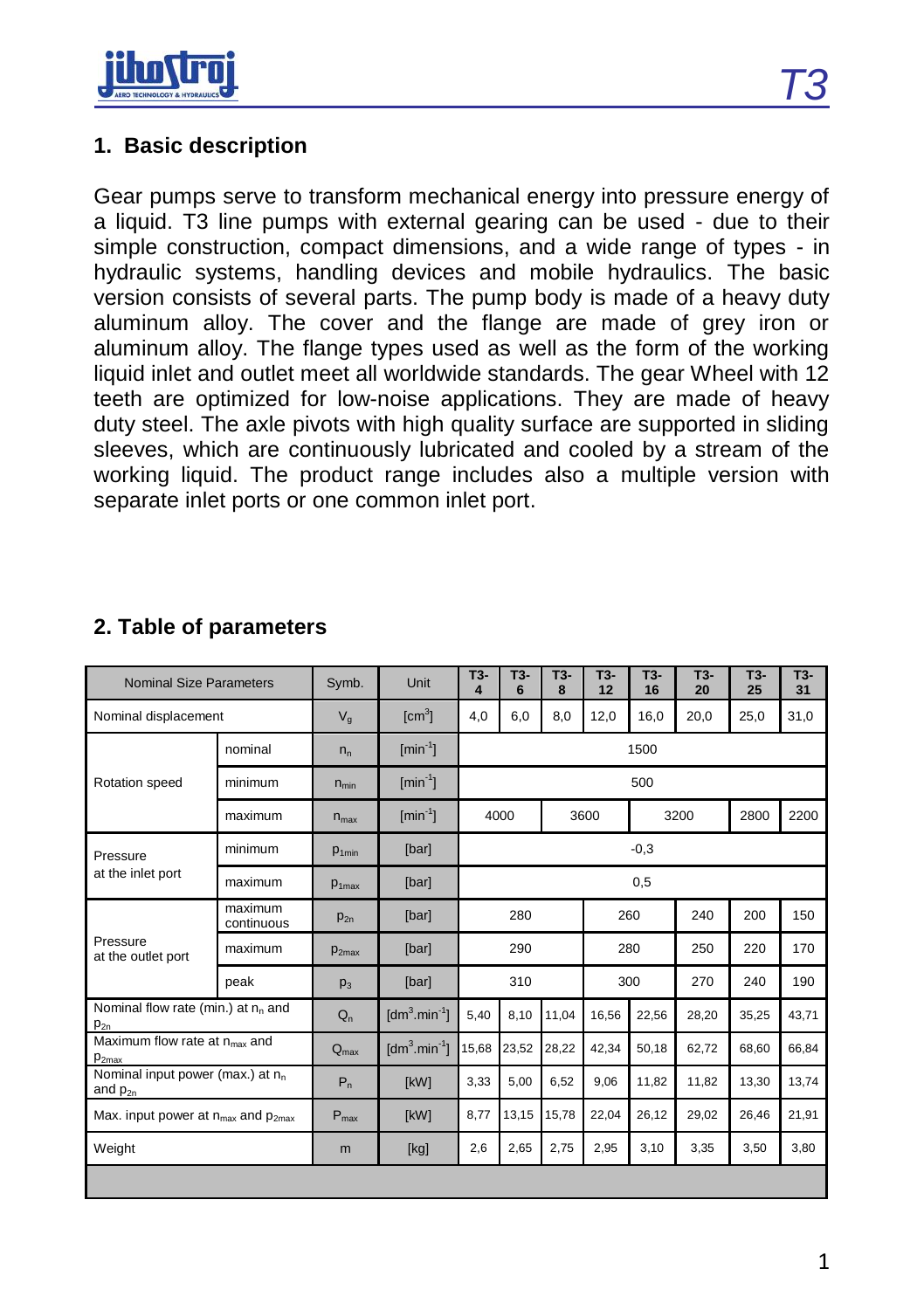

# **3. Working liquid**

- Mineral oils for hydraulic drives (NBR seal)
- Hydraulic liquids based on vegetable oils, suitable for hydrostatic drives (NBR seal)

#### *3.1. Liquid temperature*

 $- t = -20 \div +80$  [°C] (NBR seal) -20 ÷ +120 [°C] (FKM seal)

## 3.2. Kinematic viscosity of liquid [m<sup>2</sup>.s<sup>-1</sup>]

- recommended (for continous operation) 20.10<sup>-6</sup> to 100.10<sup>-6</sup>
- maximum when put in operation (at kinematic viscosity  $1200.10^{-6}$  >1000 allowed service pressure is <10 bar speed < 1500 RPM)
- minimum (operating mode at 10.10<sup>-6</sup> to 20.10<sup>-6</sup> has to be  $10.10^{-6}$ consulted with the producer)

### *3.3. Filtration coefficient*

 $\beta_{25}$  75 ≥ (for pressure  $p_2 < 200$  bar)  $\beta_{10}$  75 ≥ (for pressure  $p_2 > 200$  bar)

*3.4. Contamination level – class of liquid ISO 4406*

19/16 (for pressure  $p_2 < 200$  bar)

- 17/14 (for pressure  $p_2 > 200$  bar)
- *3.5. Contamination level – class of liquid NAS 1638*
	- 10 (for pressure  $p_2 < 200$  bar)
	- 8 (for pressure  $p_2 > 200$  bar)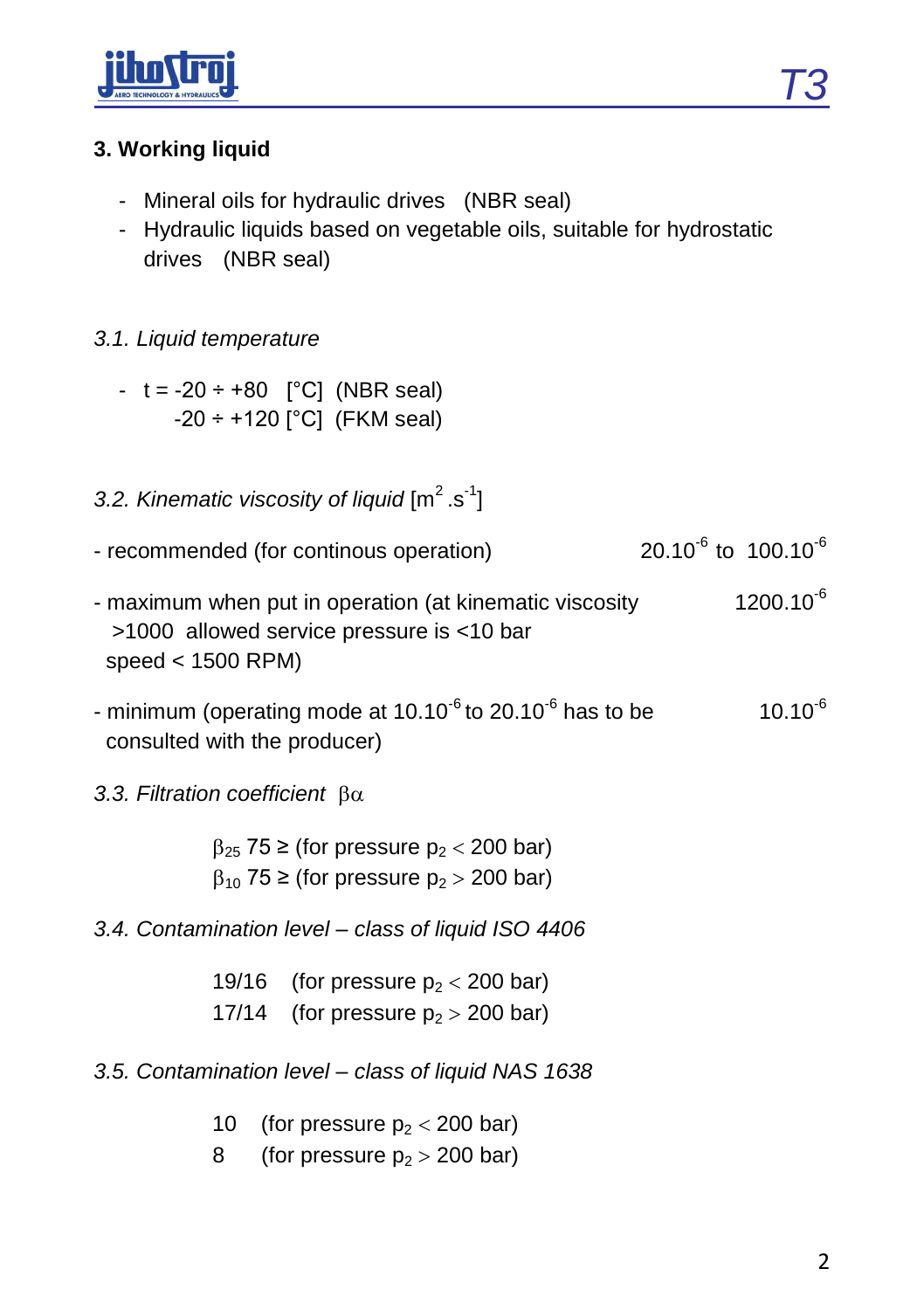

# **4. Pump drive**

Driving mechanism must cause neither the axial nor radial load of the pump shaft. In case of the operation with the load of the driving shaft, the pump must be equipped with the front-end bearing. The driving mechanism must meet the specified tolerances of the position, see the Figure No. 1. The usage of flexible coupling is recommended.

The tolerance of the driving mechanism position:



Figure No. 1

| Coupling used for the of the torque transmission | flexible | solid |
|--------------------------------------------------|----------|-------|
| $\vert$ Y (mm)                                   |          | 0.04  |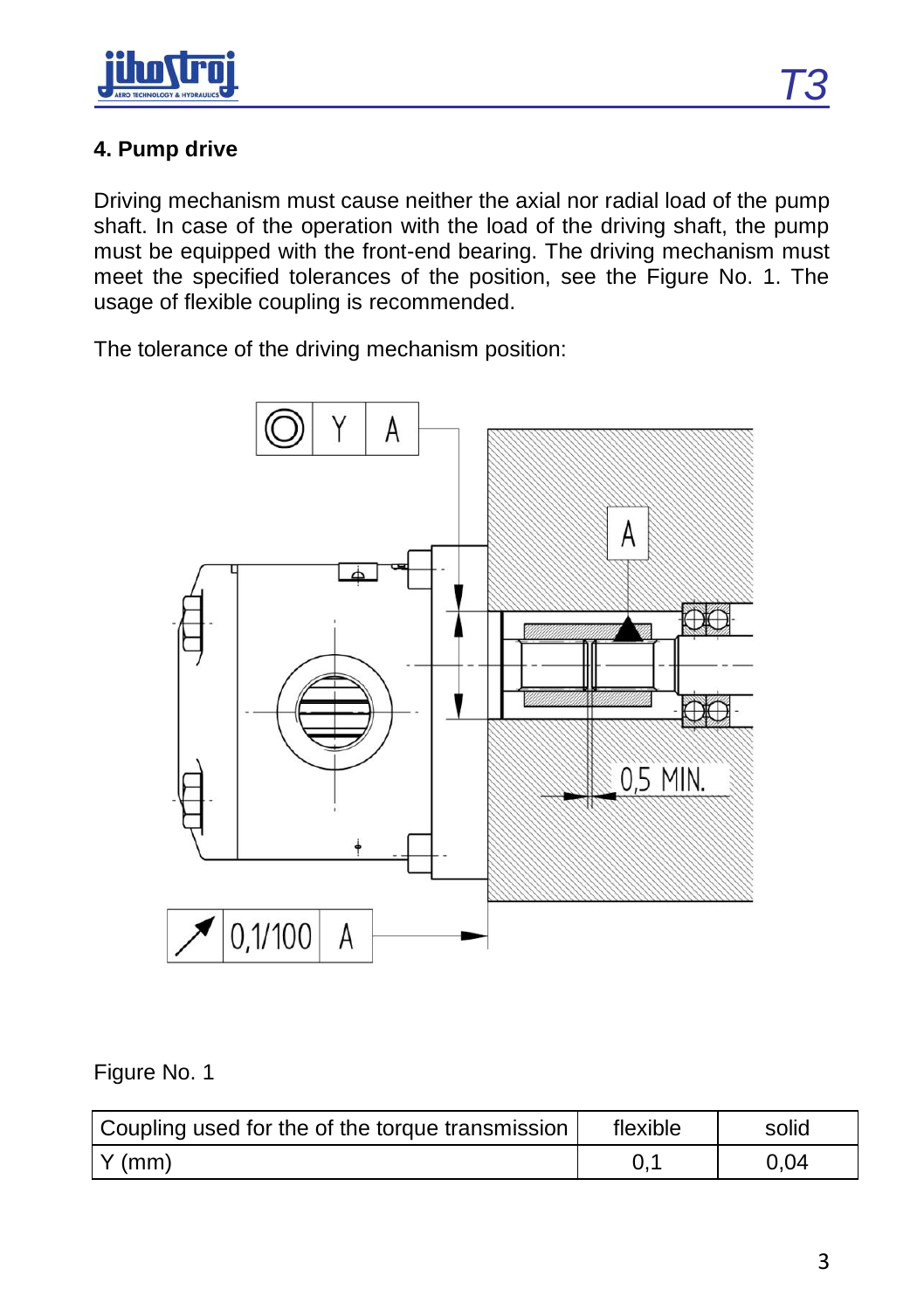

#### **5. Assembly / disassembly and service instructions**

 The gear pump can be installed on the final product in the arbitrary position. The external check of the pump must be done before its installation on the driving unit.

 During handling, it is necessary to avoid damage of the flange seating face, of the spigot, of the end of driving shaft, possibly of the sealing faces at inlet and outlet.

 The end of the driving shaft can be easily put into the catch cam until the pump flange face seats on the counterpart. If the pump´s shaft has the spline end or claw where the permanent lubrication is not secured during operation, we recommend to lubricate it by the suitable grease on the assembly occasion.

 Fix the pump to the counterpart by tightening the screws (nuts) after the pump´s flange face has seated completely on the seating face of the counterpart (casing).

 Remove the safety plugs of the inlet and outlet holes of all sections before connecting the pump to the hydraulic circuit. Check, whether the threads for connecting the hydraulic line are not damaged. During assembly, please, avoid the entering of impurities into the pump.

 The seal on the flange face must be such arranged to prevent the oil leakage from the driving mechanism area through the pump´s binder screws.

 After connection, let the pump run at least 2 minutes without pressure at minimum speed and monitor whether it runs smoothly, without excessive heating. When hot oil enters the cold pump, do not load it before the whole unit is warmed up completely.

 When dismantling the final product, protect the internal area by covering the connecting holes immediately.

 The safety valve must be installed in the pump hydraulic circuit. The valve must be proteced against incompetent manipulation. The valve is adjusted at the most on maximal permanent pump pressure . The peak pressure in the circuit must not exceed the allowed value. In case of multiple pumps, the safety valve must be installed in the circuit of each section.

 The used oil quality must meet the relevant oil standard for the whole operation period and its specified cleaning must be ensured.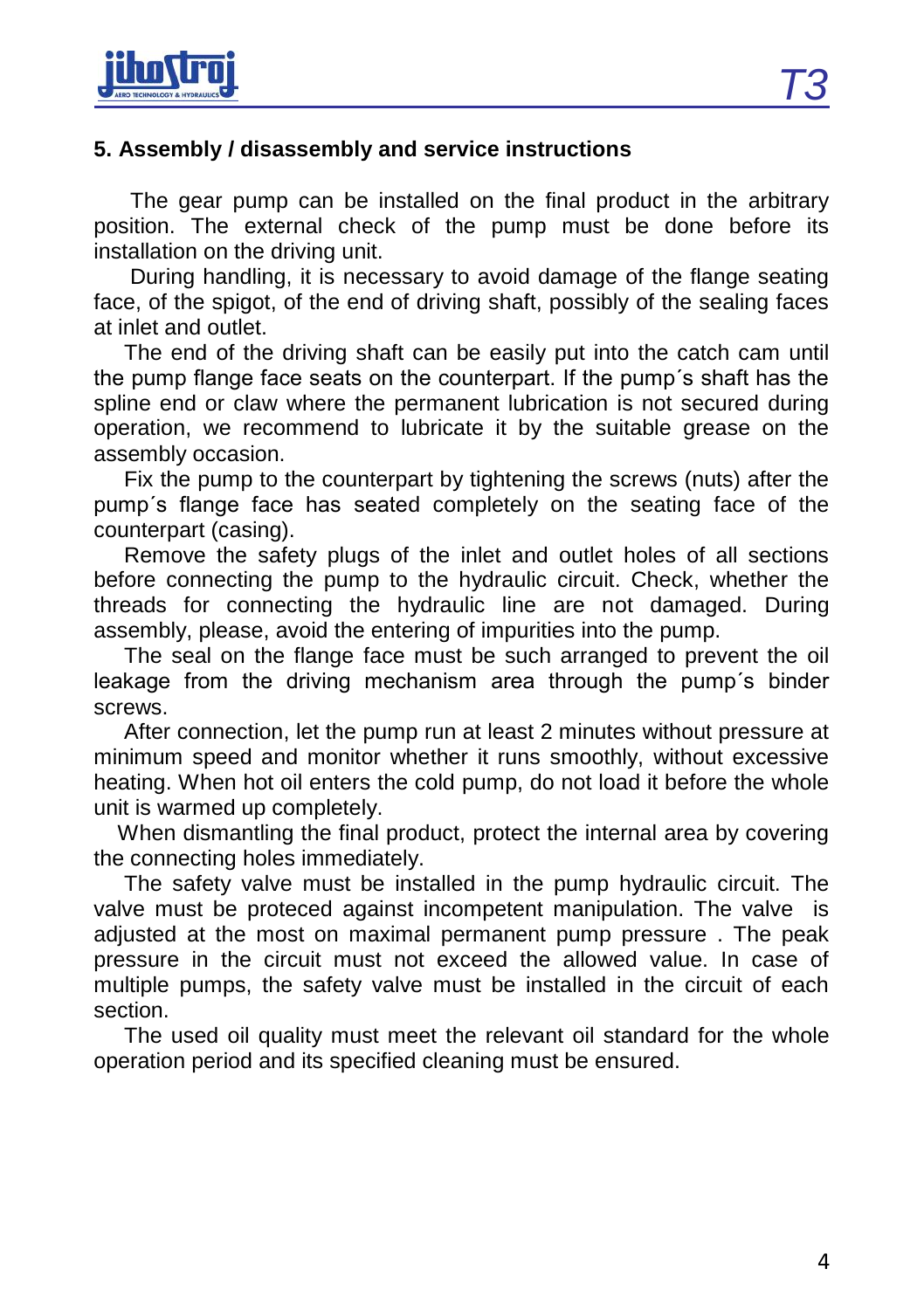

 It must be ensured that the oil quantity in the hydraulic circuit will not drop under the value when, in the inlet branch area, the oil turbulence appears as well as the air intake and the temperature increase above the allowed limit. After pump installation into hydraulic circuit, and after any circuit dismantling, it is necessary to vent the whole system perfectly.

 Hydraulic line – the intake line should have the nominal diameter specified such that at the viscosity 100.10 $^6$  m<sup>2</sup> .s<sup>-1</sup> and at maximum flow, the pressure intake does not exceed the allowed values. The pressure line should have such nominal diameter that the liquid speed does not exceed  $8 \text{ m.s}^1$ .

 Operation – the gear pumps do not need, during the operation, the special maintenance or service except the care of the working liquid and the regular inspections for detecting the possible leakage in joints and the checks of the pump binder screws (nuts) tightening. The oil change must be done with regard on the correct functioning of the whole hydraulic circuit. The working liquid change interval will be specified by the finalist on the base of the operation test.

 At the pump assembly, with the help of two screws M10 coming through the pump, the screws tightening torque  $45 \pm 2$  Nm is specified.

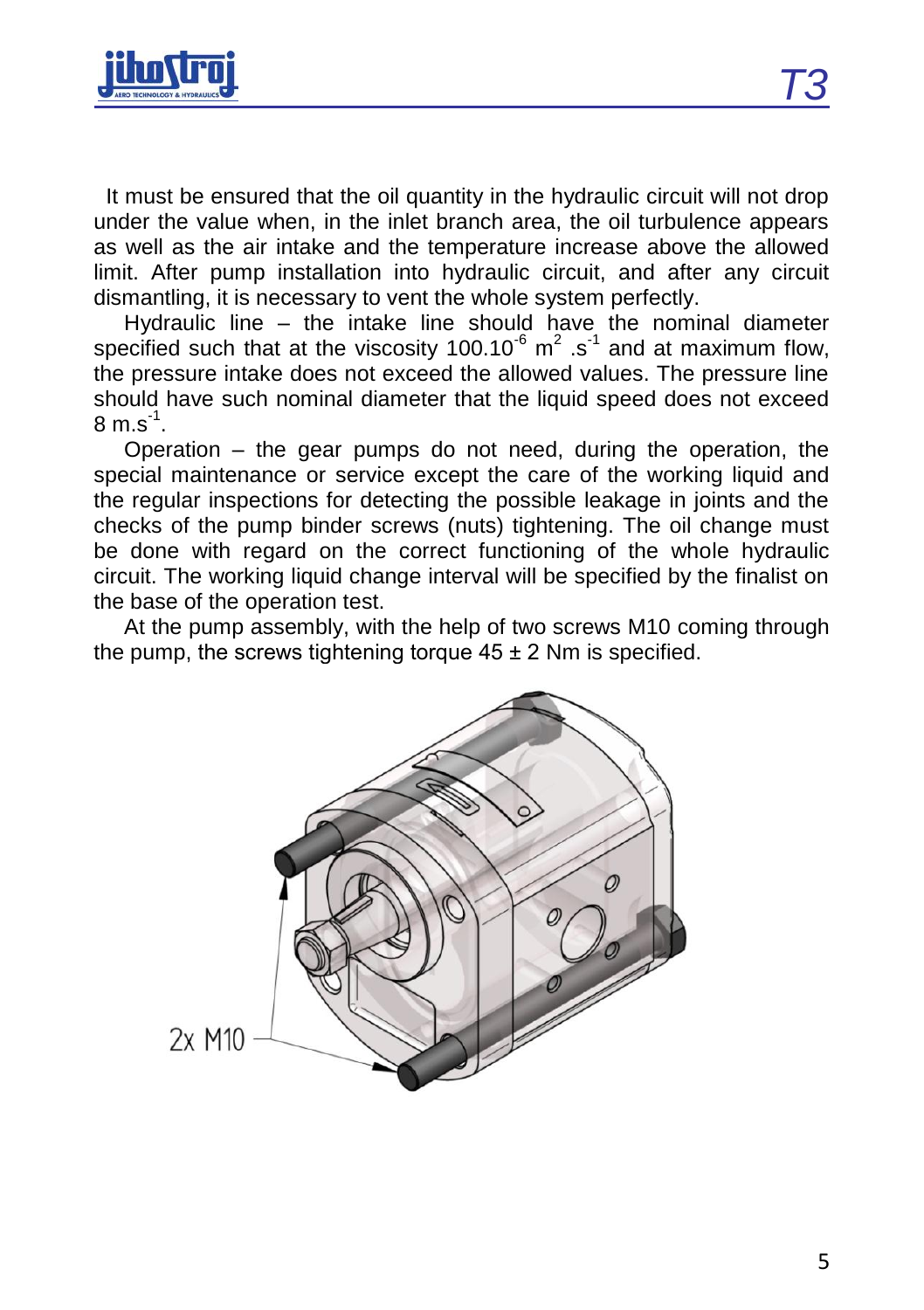

#### **6. Warehousing warranty period - (applicable to sales representatives only)**

The manufacturer provides to Jihostroj sales representatives a 1 year warranty to sale the product to an operator. This period is not included in the service life of the product and is covered by the manufacturer's warranty.

Sales representatives are required to comply with the following conditions of warehousing:

Temperature: from  $-20^{\circ}$ C to  $+40^{\circ}$ C Humidity: from 40% to 80%

### **7. Service warranty period**

The manufacturer provides to its customers a service warranty for the product in the range of 3000 hours for 2 years from the date of sale, whichever occurs earlier.

#### **8. Validity of the commercial warranty**

 The manufacturer grants the commercial warranty and guarantees the quality of the product provided the operating conditions listed in the service manual are complied with.

 The customer is required to present the "Complaint report" to make a claim, containing at least the following information: Type designation, serial number, description of the defect, number of service hours.

 The product that is subject to a complaint must be sent to the factory complete, clean, with blinded sockets and with flange and drive protection installed. The pump conversion or other modifications are not allowed.

 The claim will be rejected and the product will be repaired at the costs of the customer unless the above conditions will be met.

 The manufacturer disclaims responsibility for any damage resulting from the incorrect installation and exploitation.